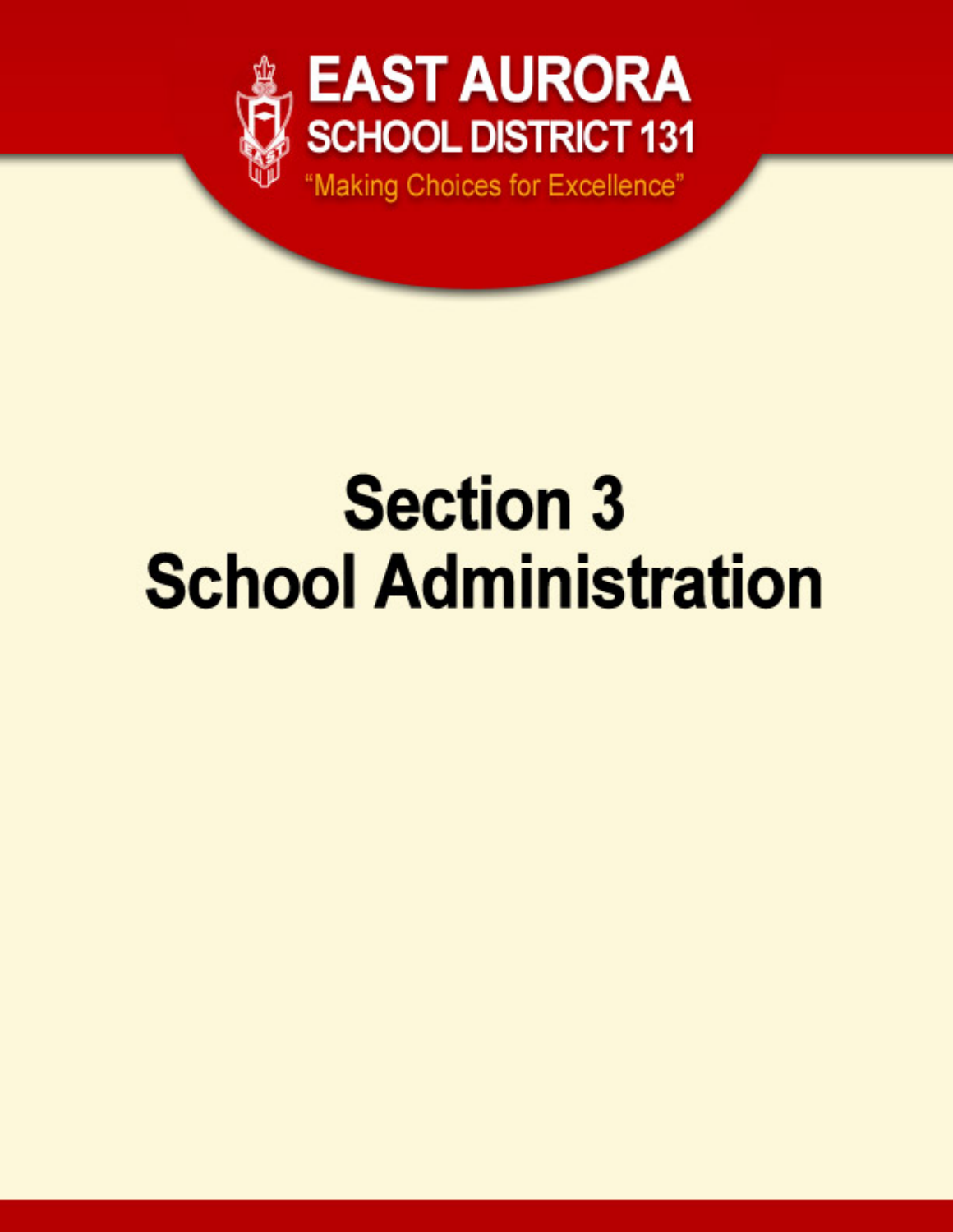# **EAST AURORA SCHOOL DISTRICT NO. 131 BOARD OF EDUCATION POLICY MANUAL TABLE OF CONTENTS SECTION 3 - GENERAL SCHOOL ADMINISTRATION**

- 3:10 Goals and Objectives
- 3:20 **OPEN**
- 3:30 Chain of Command
- 3:40 Superintendent
- 3:50 Administrative Personnel Other Than the Superintendent
- 3:60 Administrative Responsibility of the Building Principal
- 3:70 Succession of Authority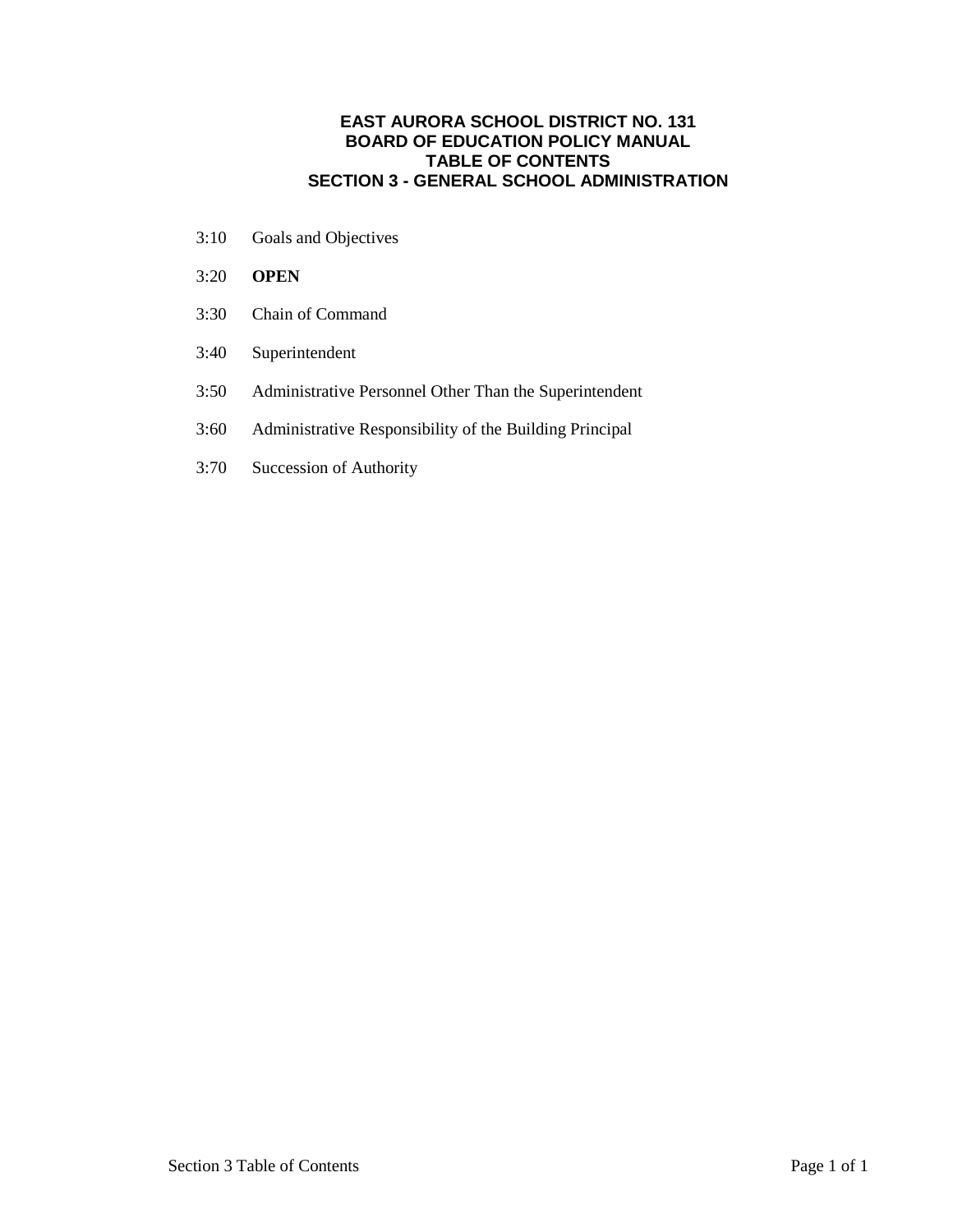#### **Goals and Objectives**

The Superintendent directs the administration in order to manage the School District and to facilitate the implementation of a quality educational program in alignment with School Board policy 1:30, *School District Philosophy*. Specific goals and objectives are to:

- 1. Provide educational expertise.
- 2. Plan, organize, implement, and evaluate educational programs that will provide for students' mastery of the Illinois Learning Standards.
- 3. Meet or exceed student performance and academic improvement goals established by the Board.
- 4. Develop and maintain channels for communication between the school and community.
- 5. Develop an administrative procedures manual and handbooks for personnel and students that are in alignment with Board policy.
- 6. Manage the District's fiscal and business activities to ensure financial health, costeffectiveness, and protection of the District's assets.
- 7. Provide for the proper use, reasonable care, and appropriate maintenance of the District's real and personal property, including buildings, equipment, and supplies.

LEGAL REF.: 105 ILCS 5/10-16.7, 5/10-21.4, and 5/10-21.4a.

CROSS REF.: 1:30 (School District Philosophy), 2:20 (Powers and Duties of the School Board), 2:130 (Board Superintendent Relationship), 3:40 (Superintendent), 3:50 (Administrative Personnel Other Than the Superintendent), 3:60 (Administrative Responsibility of the Building Principal), 6:10 (Educational Philosophy and Objectives)

ADOPTED: July 15, 2013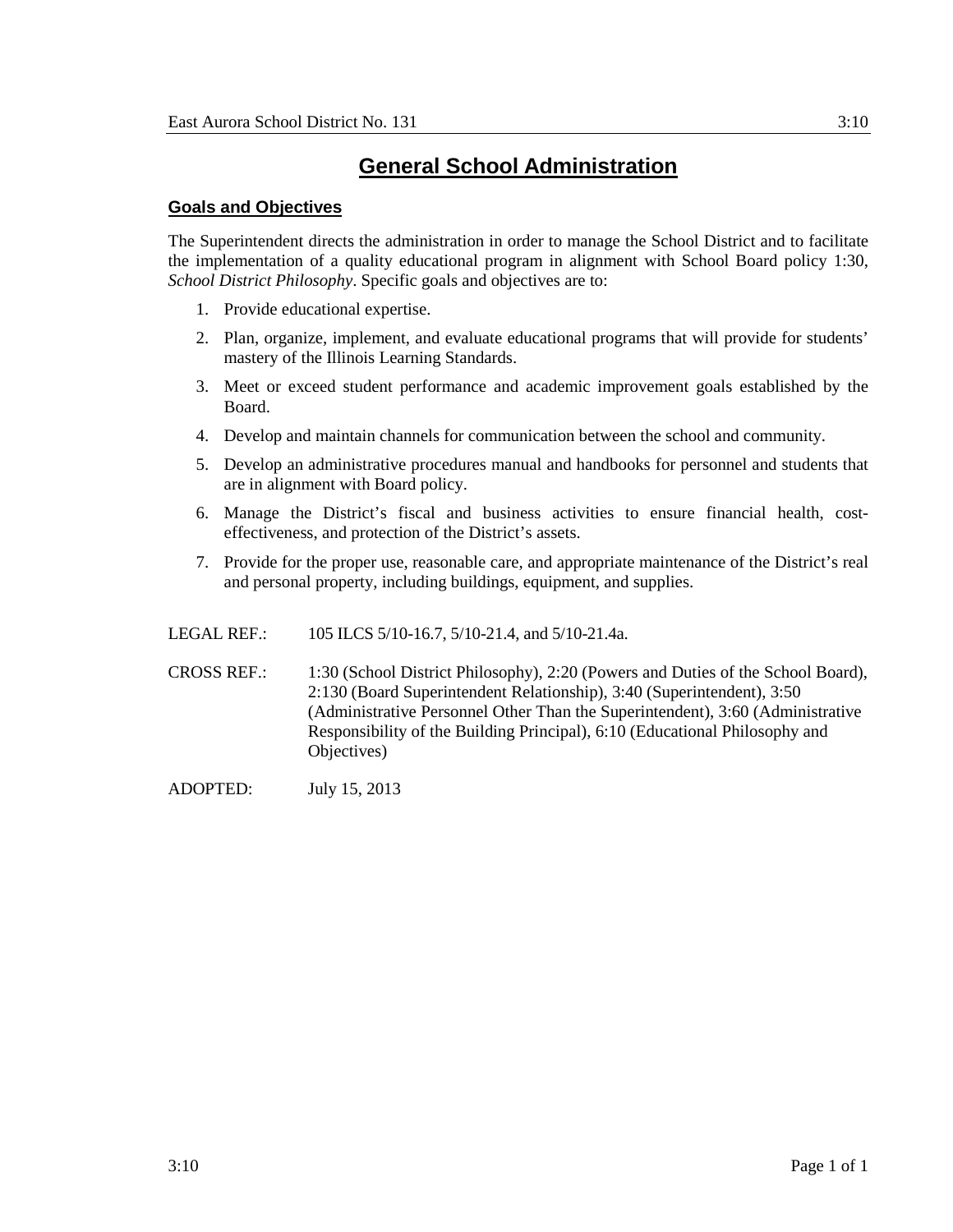# **Chain of Command**

The Superintendent shall develop an organizational chart indicating the channels of authority and reporting relationships for school personnel. These channels should be followed, and no level should be bypassed except in unusual situations.

All personnel should refer matters requiring administrative action to the responsible administrator, and may appeal a decision to a higher administrative officer. Whenever possible, each employee should be responsible to only one immediate supervisor. When this is not possible, the division of responsibility must be clear.

- CROSS REF.: 1:20 (District Organization, Operations, and Cooperative Agreements), 2:140 (Communications To and From the Board), 3:70 (Succession of Authority), 8:110 (Public Suggestions and Concerns)
- ADOPTED: July 15, 2013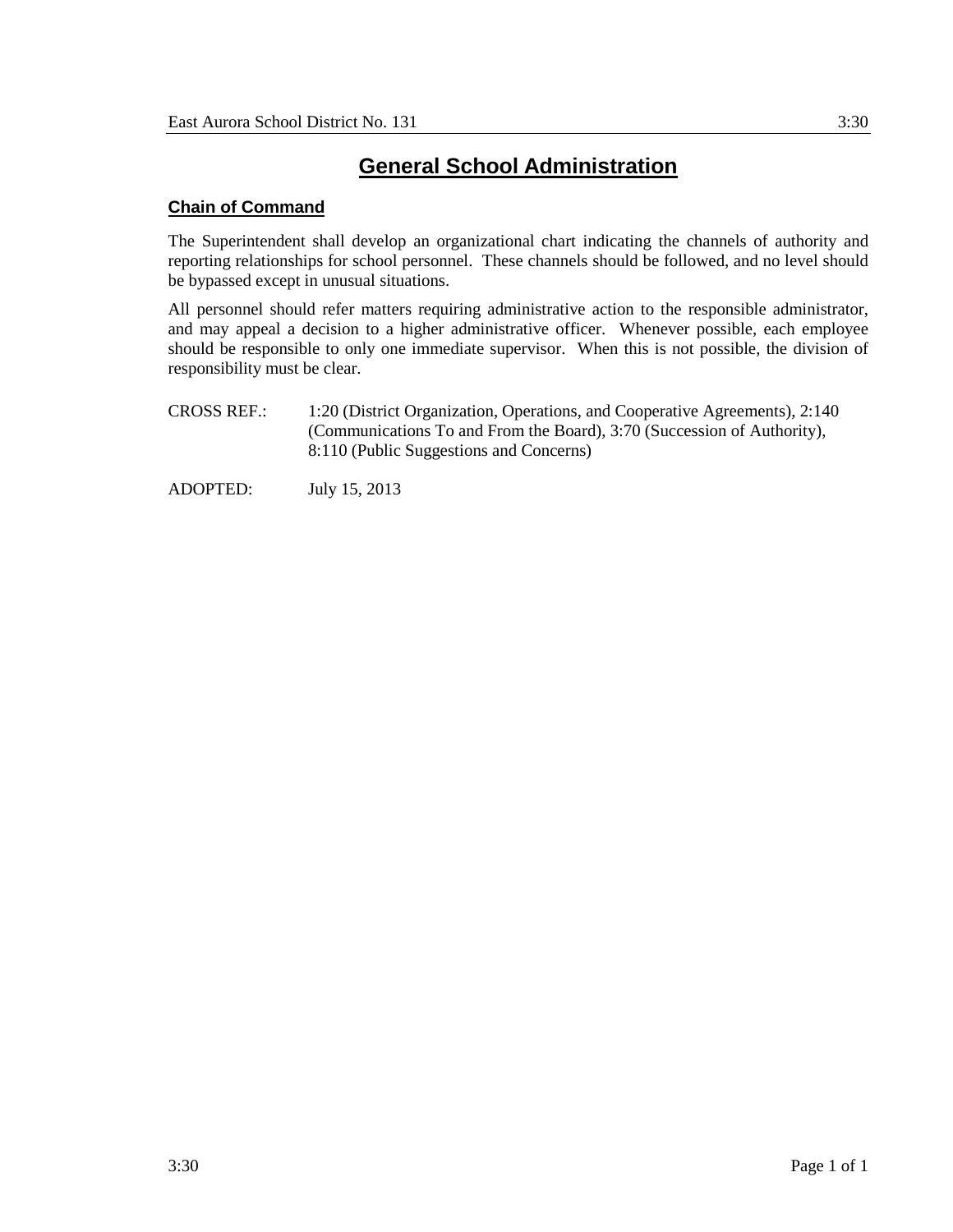## **Superintendent**

## Duties and Authority

The Superintendent is the District's executive officer and is responsible for the administration and management of the District schools in accordance with Board of Education policies and directives, and State and federal law. District management duties include, without limitation, preparing, submitting, publishing, and posting reports and notifications as required by State and federal law. The Superintendent is authorized to develop administrative procedures and take other action as needed to implement Board policy and otherwise fulfill his or her responsibilities. The Superintendent may delegate to other District staff members the exercise of any powers and the discharge of any duties imposed upon the Superintendent by Board policies or by Board vote. The delegation of power or duty, however, shall not relieve the Superintendent of responsibility for the action that was delegated.

## Qualifications

The Superintendent must be of good character and of unquestionable morals and integrity. The Superintendent shall have the experience and the skills necessary to work effectively with the Board, District employees, students, and the community. The Superintendent shall have a valid administrative certificate with the superintendent endorsement issued by the State Educator Preparation and Licensure Board.

#### Evaluation

The Board will evaluate, at least annually, the Superintendent's performance and effectiveness, using standards and objectives developed by the Superintendent and Board that are consistent with the Board's policies and the Superintendent's contract. A specific time should be designated for a formal evaluation session with all Board members present. The evaluation should include a discussion of professional strengths as well as performance areas needing improvement.

#### Compensation and Benefits

The Board and the Superintendent shall enter into an employment agreement that conforms to Board policy and State law. This contract shall govern the employment relationship between the Board and the Superintendent. The terms of the Superintendent's employment agreement, when in conflict with this policy, will control.

| LEGAL REF.:       | 105 ILCS 5/10-16.7, 5/10-20.47, 5/10-21.4, 5/10-23.8, 5/21-7.1, 5/21B-20, 5/21B-<br>$25, 5/24-11,$ and $5/24A-3$ .<br>23 Ill.Admin.Code §§1.310, 1.705, and 29.130. |
|-------------------|---------------------------------------------------------------------------------------------------------------------------------------------------------------------|
| <b>CROSS REF:</b> | 2:20 (Powers and Duties of the Board of Education), 2:130 (Board-<br>Superintendent Relationship), 2:240 (Board Policy Development), 3:10 (Goals<br>and Objectives) |
| ADOPTED:          | July 15, 2013                                                                                                                                                       |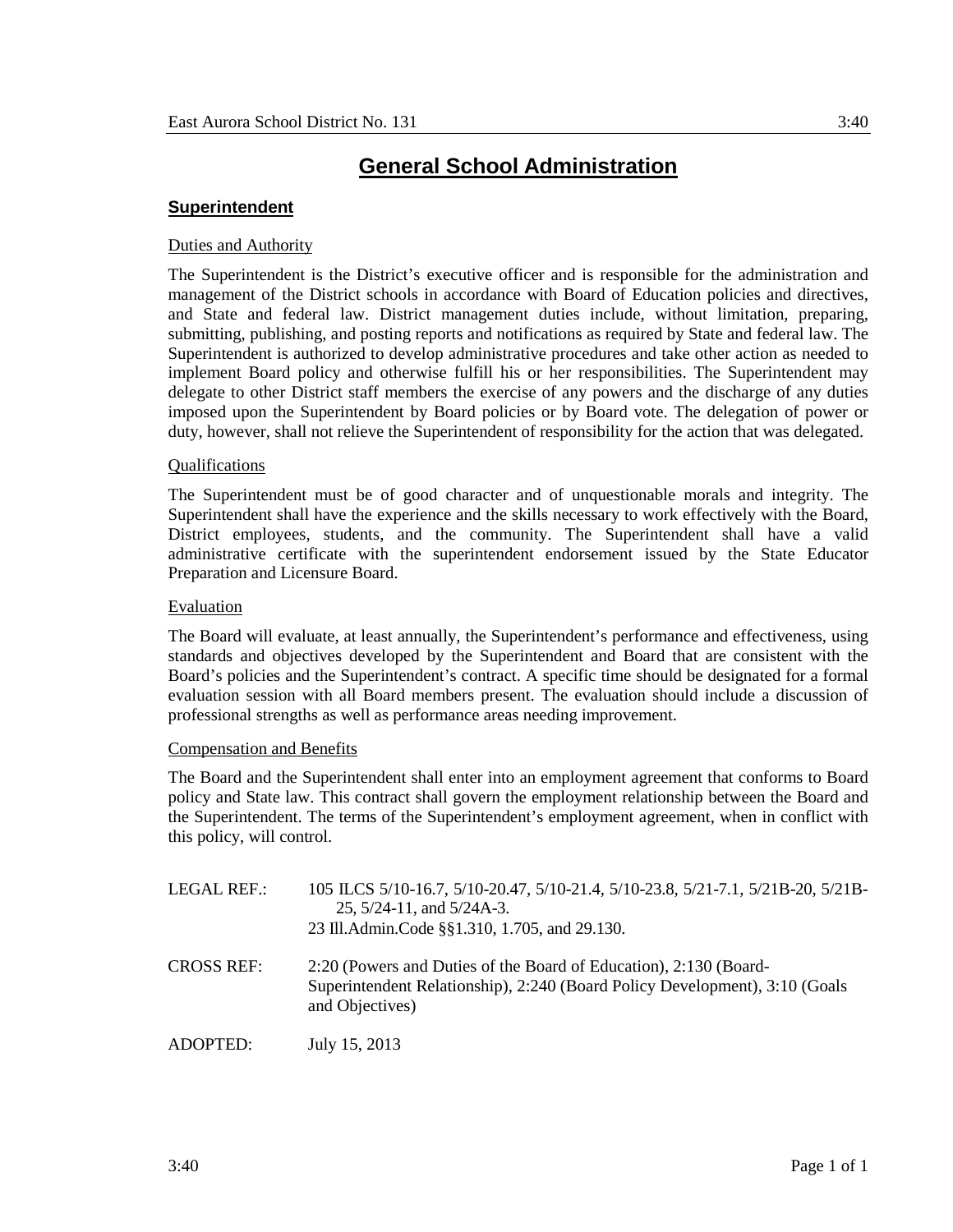# **Administrative Personnel Other Than the Superintendent**

## Duties and Authority

The Board of Education establishes District administrative and supervisory positions in accordance with the District's needs and State law. The general duties and authority of each administrative or supervisory position are approved by the Board, upon the Superintendent's recommendation, and contained in the respective position's job description. In the event of a conflict, State law and/or the administrator's employment agreement shall control.

## Qualifications

All administrative personnel shall be appropriately certificated and shall meet all applicable requirements contained in State law and Illinois State Board of Education rule.

#### Evaluation

The Superintendent or designee shall evaluate all administrative personnel and make employment and salary recommendations to the Board.

Administrators shall annually present evidence to the Superintendent of professional growth through attendance at educational conferences, additional schooling, in-service training, and Illinois Administrators' Academy courses, or through other means as approved by the Superintendent.

#### Administrative Work Year

The work year for administrators shall be the same as the District's fiscal year, July 1 through June 30, unless otherwise stated in the employment agreement. In addition to legal holidays, administrators shall have vacation periods as approved by the Superintendent. All administrators shall be available for work when their services are necessary.

## Compensation and Benefits

The Board will consider the Superintendent's recommendations when setting compensation for individual administrators. These recommendations should be presented to the Board no later than the March Board meeting or at such earlier time that will allow the Board to consider contract renewal and nonrenewal issues.

Unless stated otherwise in individual employment contracts, all benefits and leaves of absence available to teaching personnel are available to administrative personnel.

| LEGAL REF: | 105 ILCS 5/10-21.4a, 5/21-7.1, 5/24A-1, 5/24A-3, 5/24A-4, and 5/24A-20.<br>23 Ill.Admin.Code §§1.310 and 1.705.                  |
|------------|----------------------------------------------------------------------------------------------------------------------------------|
| CROSS REF: | 3:60 (Administrative Responsibility of the Building Principal), 5:30 (Hiring<br>Process and Criteria), 5:250 (Leaves of Absence) |
| ADOPTED:   | July 15, 2013                                                                                                                    |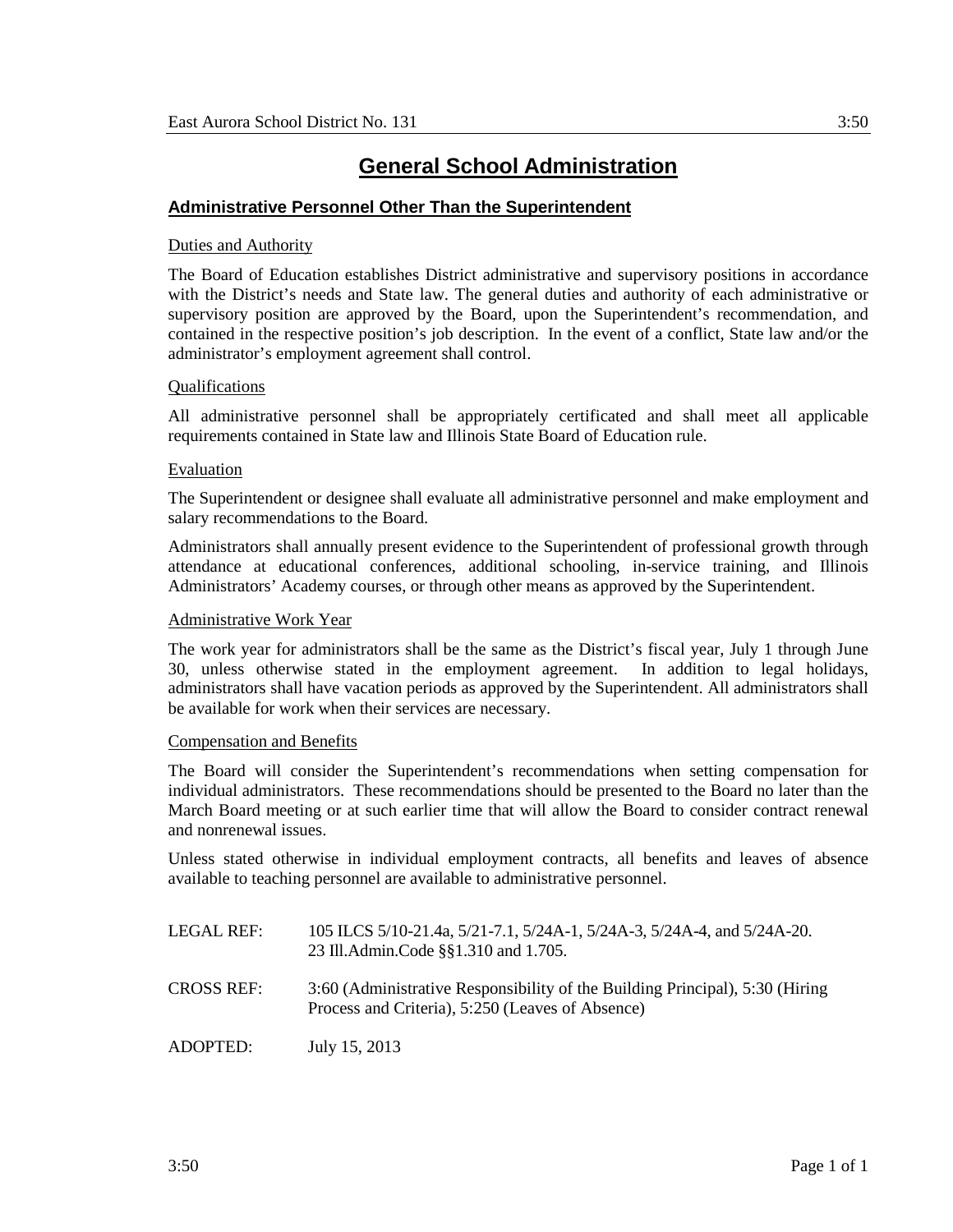# **Administrative Responsibility of the Building Principal**

The Board of Education, upon the recommendation of the Superintendent, employs Building Principals as the chief administrators and instructional leaders of their assigned schools. The primary responsibility of a Building Principal is the improvement of instruction. Each Building Principal shall perform all duties as described in the School Code as well as such other duties as specified in his or her employment agreement or as the Superintendent may assign, that are consistent with the Building Principal's education and training.

The Superintendent or designee shall develop and maintain a principal and assistant principal evaluation plan that complies with Section 24A-15 of the School Code. Using that plan, the Superintendent or designee shall evaluate each Building Principal and Assistant Principal. The Superintendent or designee may conduct additional evaluations.

The Board and each Building Principal and Assistant Principal shall enter into an employment agreement that conforms to Board policy and State law. The terms of an individual employment contract, when in conflict with this policy, will control.

- LEGAL REF.: 10 ILCS 5/4-6.2. 105 ILCS 5/2-3.53a, 5/10-20.14, 5/10-21.4a, 10-23.8a, 10-23.8b, and 5/24A-15. 105 ILCS 127/. 23 Ill.Admin.Code Part 35.
- CROSS REF.: 3:50 (Administrative Personnel Other Than the Superintendent), 5:250 (Leaves of Absence)

ADOPTED: July 15, 2013